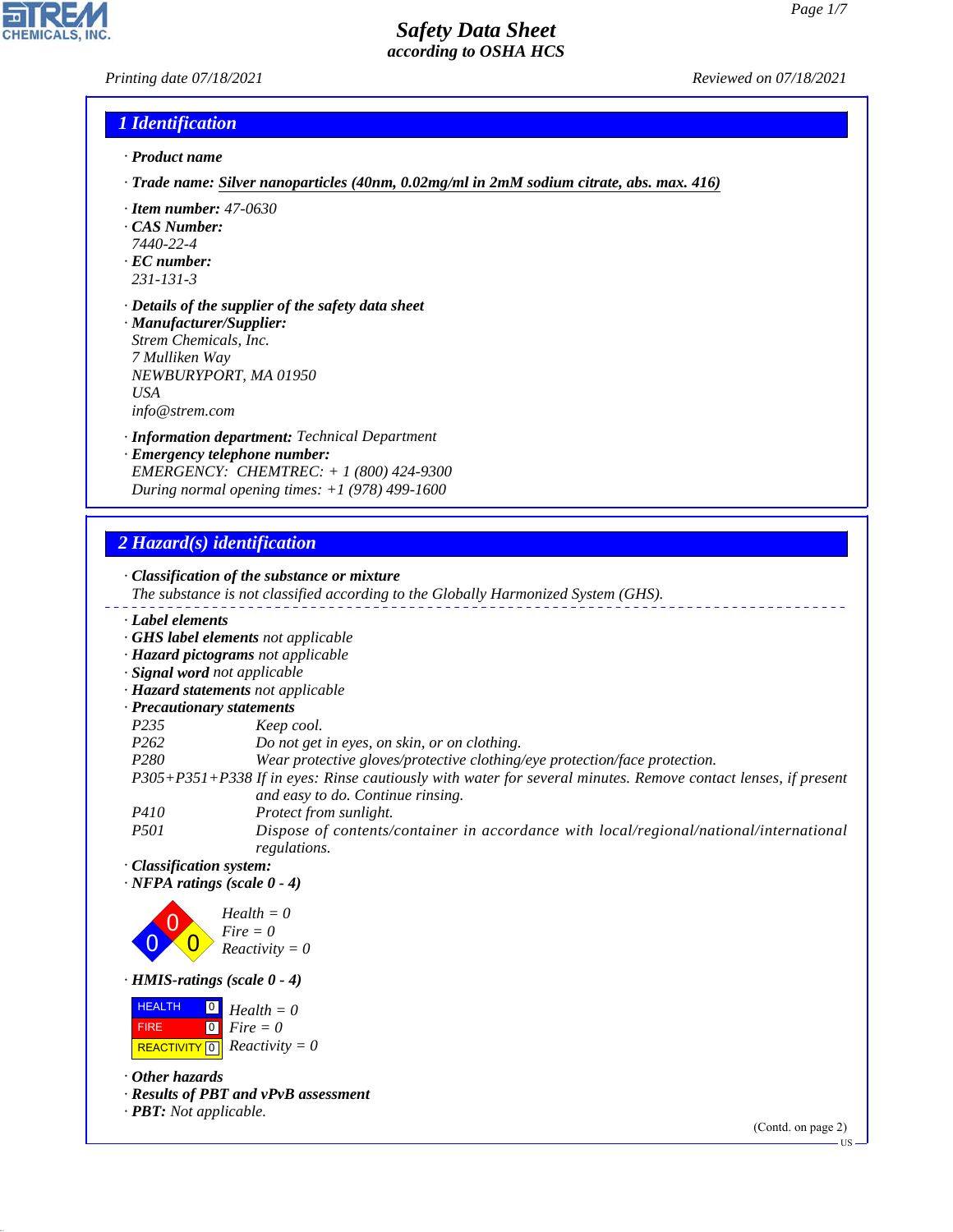*Printing date 07/18/2021 Reviewed on 07/18/2021*

*Trade name: Silver nanoparticles (40nm, 0.02mg/ml in 2mM sodium citrate, abs. max. 416)*

(Contd. of page 1)

*· vPvB: Not applicable.*

### *3 Composition/information on ingredients*

- *· Chemical characterization: Substances*
- *· CAS No. Description*
- *7440-22-4 silver*
- *· Identification number(s)*
- *· EC number: 231-131-3*

### *4 First-aid measures*

- *· Description of first aid measures*
- *· General information: No special measures required.*
- *· After inhalation: Supply fresh air; consult doctor in case of complaints.*
- *· After skin contact: Immediately rinse with water.*
- *· After eye contact: Rinse opened eye for several minutes under running water. Then consult a doctor.*
- *· After swallowing: If symptoms persist consult doctor.*
- *· Information for doctor:*
- *· Most important symptoms and effects, both acute and delayed No further relevant information available.*
- *· Indication of any immediate medical attention and special treatment needed*
- *No further relevant information available.*

### *5 Fire-fighting measures*

- *· Extinguishing media*
- *· Suitable extinguishing agents: Use fire fighting measures that suit the environment.*
- *· Special hazards arising from the substance or mixture No further relevant information available.*
- *· Advice for firefighters*
- *· Protective equipment: No special measures required.*

## *6 Accidental release measures*

- *· Personal precautions, protective equipment and emergency procedures Not required.*
- *· Environmental precautions:*

*Do not allow product to reach sewage system or any water course.*

- *Inform respective authorities in case of seepage into water course or sewage system.*
- *· Methods and material for containment and cleaning up:*
- *Absorb with liquid-binding material (sand, diatomite, acid binders, universal binders, sawdust). Dispose contaminated material as waste according to item 13.*
- *· Reference to other sections*
- *See Section 7 for information on safe handling.*
- *See Section 8 for information on personal protection equipment.*
- *See Section 13 for disposal information.*
- *· Protective Action Criteria for Chemicals*

### *· PAC-1:*

*0.3 mg/m3*

*· PAC-2:*

44.1.1

*170 mg/m3*

(Contd. on page 3)

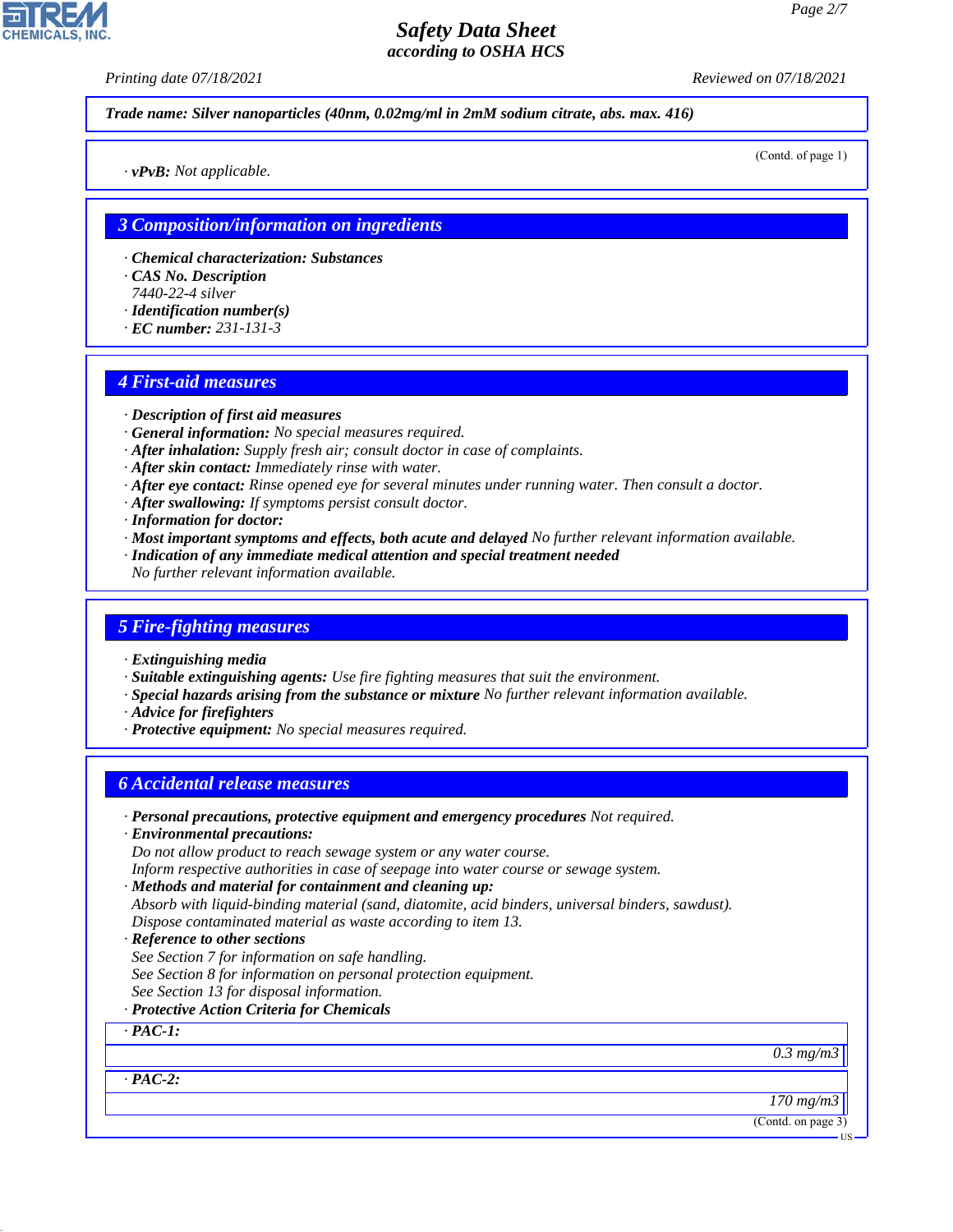*Printing date 07/18/2021 Reviewed on 07/18/2021*

*Trade name: Silver nanoparticles (40nm, 0.02mg/ml in 2mM sodium citrate, abs. max. 416)*

(Contd. of page 2)

*990 mg/m3*

## *7 Handling and storage*

*· Handling:*

*· PAC-3:*

- *· Precautions for safe handling No special measures required.*
- *· Information about protection against explosions and fires: No special measures required.*
- *· Conditions for safe storage, including any incompatibilities*
- *· Storage:*
- *Keep cool.*
- *Protect from sunlight.*
- *· Requirements to be met by storerooms and receptacles: No special requirements.*
- *· Information about storage in one common storage facility: Not required.*
- *· Further information about storage conditions: DO NOT FREEZE*
- *· Recommended storage temperature: Store at temperatures not exceeding 4 °C. Keep cool.*
- *· Specific end use(s) No further relevant information available.*

## *8 Exposure controls/personal protection*

- *· Additional information about design of technical systems: No further data; see item 7.*
- *· Control parameters*
- *· Components with limit values that require monitoring at the workplace: Not required.*
- *· Additional information: The lists that were valid during the creation were used as basis.*
- *· Exposure controls*
- *· Personal protective equipment:*
- *· General protective and hygienic measures:*
- *The usual precautionary measures for handling chemicals should be followed.*
- *· Breathing equipment: Not required.*
- *· Protection of hands:*



44.1.1

\_S*Protective gloves*

*The glove material has to be impermeable and resistant to the product/ the substance/ the preparation. Due to missing tests no recommendation to the glove material can be given for the product/ the preparation/ the chemical mixture.*

*Selection of the glove material on consideration of the penetration times, rates of diffusion and the degradation · Material of gloves*

*The selection of the suitable gloves does not only depend on the material, but also on further marks of quality and varies from manufacturer to manufacturer.*

### *· Penetration time of glove material*

*The exact break through time has to be found out by the manufacturer of the protective gloves and has to be observed.*

*· Eye protection: Goggles recommended during refilling.*

(Contd. on page 4)

US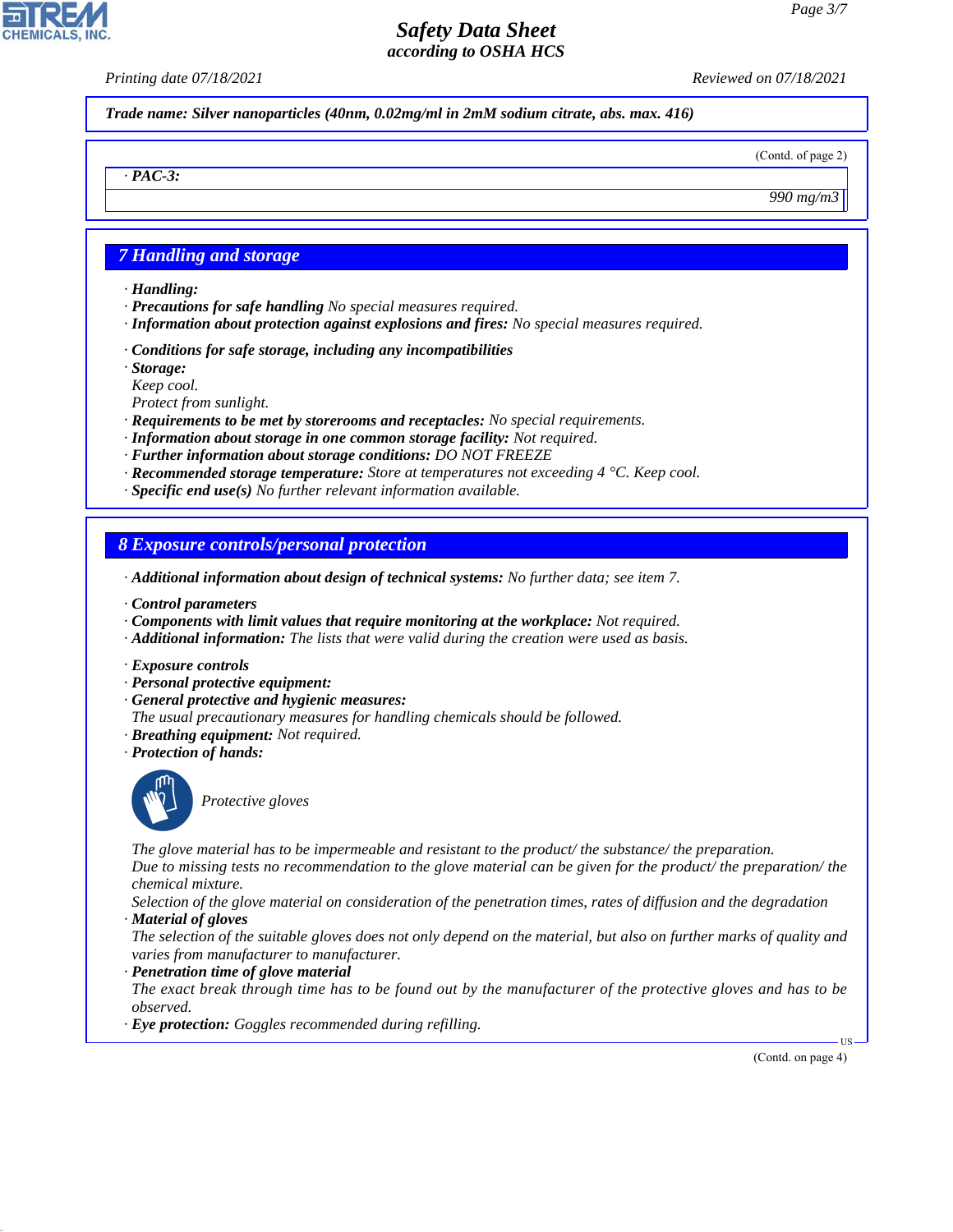$\mathbf{r}$ 

**CHEMICALS, INC.** 

*Printing date 07/18/2021 Reviewed on 07/18/2021*

### *Trade name: Silver nanoparticles (40nm, 0.02mg/ml in 2mM sodium citrate, abs. max. 416)*

(Contd. of page 3)

| <b>9 Physical and chemical properties</b>                  |                                               |  |
|------------------------------------------------------------|-----------------------------------------------|--|
| · Information on basic physical and chemical properties    |                                               |  |
| · General Information                                      |                                               |  |
| $\cdot$ Appearance:                                        |                                               |  |
| Form:                                                      | Liquid                                        |  |
| Color:<br>Odor:                                            | Yellow<br><b>Odorless</b>                     |  |
| · Odor threshold:                                          | Not determined.                               |  |
| $\cdot$ pH-value:                                          | Not determined.                               |  |
|                                                            |                                               |  |
| Change in condition                                        |                                               |  |
| <b>Melting point/Melting range:</b>                        | 960.5 °C (1761 °F)<br>2.212 °C (36 °F)        |  |
| <b>Boiling point/Boiling range:</b>                        |                                               |  |
| · Flash point:                                             | Not applicable.                               |  |
| · Flammability (solid, gaseous):                           | Not determined.                               |  |
| · Ignition temperature:                                    |                                               |  |
| <b>Decomposition temperature:</b>                          | Not determined.                               |  |
| $\cdot$ Auto igniting:                                     | Not determined.                               |  |
| · Danger of explosion:                                     | Product does not present an explosion hazard. |  |
| · Explosion limits:                                        |                                               |  |
| Lower:                                                     | Not determined.                               |  |
| <b>Upper:</b>                                              | Not determined.                               |  |
| · Vapor pressure:                                          | Not determined.                               |  |
| $\cdot$ Density at 20 $\cdot$ C (68 $\cdot$ F):            | 10.49 g/cm <sup>3</sup> (87.53905 lbs/gal)    |  |
| · Relative density                                         | Not determined.                               |  |
| · Vapor density                                            | Not determined.                               |  |
| $\cdot$ Evaporation rate                                   | Not determined.                               |  |
| · Solubility in / Miscibility with                         |                                               |  |
| Water:                                                     | Not miscible or difficult to mix.             |  |
| · Partition coefficient (n-octanol/water): Not determined. |                                               |  |
| · Viscosity:                                               |                                               |  |
| Dynamic:                                                   | Not determined.                               |  |
| Kinematic:                                                 | Not determined.                               |  |
| · Solvent content:                                         |                                               |  |
| <b>Organic solvents:</b>                                   | $0.0\%$                                       |  |
| <b>VOC</b> content:                                        | 0.0 g/l / 0.00 lb/gl                          |  |
| <b>Solids content:</b>                                     | 100.0%                                        |  |
| Other information                                          | No further relevant information available.    |  |

# *10 Stability and reactivity*

*· Reactivity No further relevant information available.*

*· Chemical stability*

44.1.1

*· Thermal decomposition / conditions to be avoided: No decomposition if used according to specifications.*

*· Possibility of hazardous reactions No dangerous reactions known.*

(Contd. on page 5)

 $-US$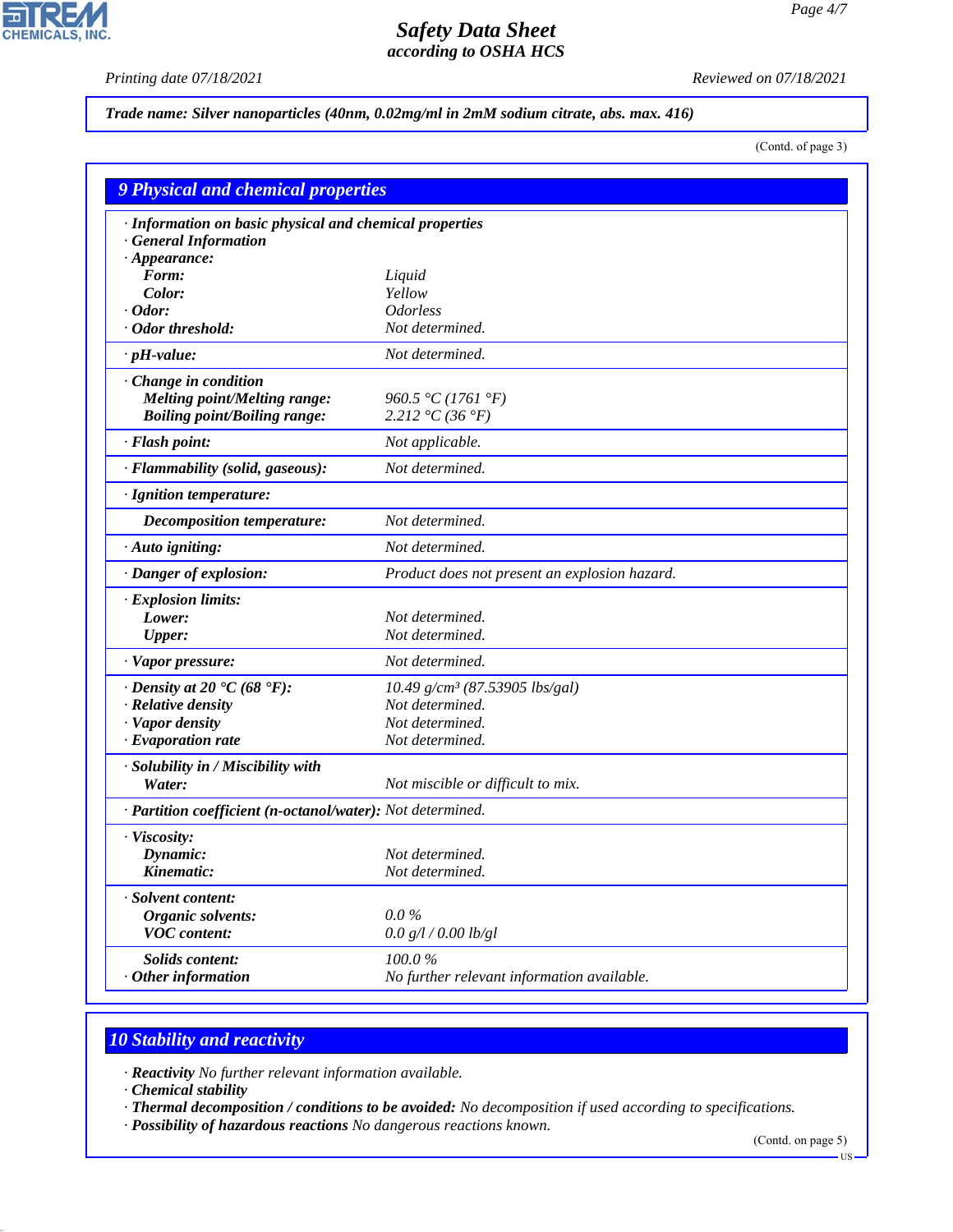*Printing date 07/18/2021 Reviewed on 07/18/2021*

*Trade name: Silver nanoparticles (40nm, 0.02mg/ml in 2mM sodium citrate, abs. max. 416)*

- *· Conditions to avoid No further relevant information available.*
- *· Incompatible materials: No further relevant information available.*
- *· Hazardous decomposition products: No dangerous decomposition products known.*

## *11 Toxicological information*

*· Information on toxicological effects*

*· Acute toxicity:*

*· Primary irritant effect:*

*· on the skin: No irritant effect.*

*· on the eye: No irritating effect.*

*· Sensitization: No sensitizing effects known.*

*· Additional toxicological information:*

*When used and handled according to specifications, the product does not have any harmful effects according to our experience and the information provided to us.*

*The substance is not subject to classification.*

### *· Carcinogenic categories*

*· IARC (International Agency for Research on Cancer)*

*Substance is not listed.*

*· NTP (National Toxicology Program)*

*Substance is not listed.*

*· OSHA-Ca (Occupational Safety & Health Administration)*

*Substance is not listed.*

# *12 Ecological information*

*· Toxicity*

- *· Aquatic toxicity: No further relevant information available.*
- *· Persistence and degradability No further relevant information available.*
- *· Behavior in environmental systems:*
- *· Bioaccumulative potential No further relevant information available.*
- *· Mobility in soil No further relevant information available.*
- *· Additional ecological information:*
- *· General notes: Not known to be hazardous to water.*
- *· Results of PBT and vPvB assessment*
- *· PBT: Not applicable.*
- *· vPvB: Not applicable.*
- *· Other adverse effects No further relevant information available.*

## *13 Disposal considerations*

- *· Waste treatment methods*
- *· Recommendation: Disposal must be made according to official regulations.*
- *· Uncleaned packagings:*

44.1.1

*· Recommendation: Disposal must be made according to official regulations.*

(Contd. on page 6)

US



(Contd. of page 4)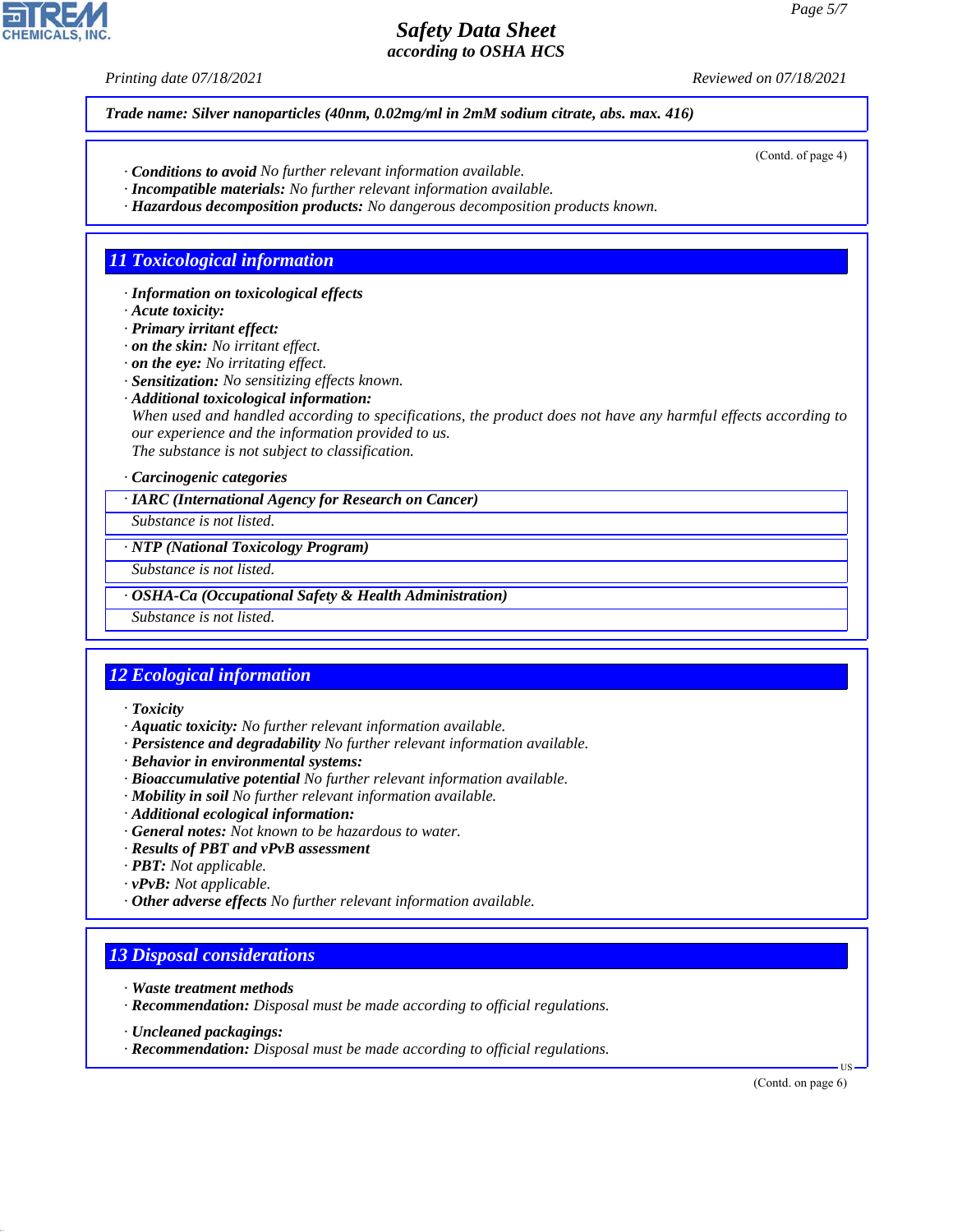*Page 6/7*

*Printing date 07/18/2021 Reviewed on 07/18/2021*

*Trade name: Silver nanoparticles (40nm, 0.02mg/ml in 2mM sodium citrate, abs. max. 416)*

(Contd. of page 5)

| <b>14 Transport information</b>                                                     |                 |
|-------------------------------------------------------------------------------------|-----------------|
| $\cdot$ UN-Number<br>· DOT, ADN, IMDG, IATA                                         | not regulated   |
| $\cdot$ UN proper shipping name<br>· DOT, ADN, IMDG, IATA                           | not regulated   |
| · Transport hazard class(es)                                                        |                 |
| · DOT, ADN, IMDG, IATA<br>· Class                                                   | not regulated   |
| · Packing group<br>· DOT, IMDG, IATA                                                | not regulated   |
| · Environmental hazards:<br>$\cdot$ Marine pollutant:                               | N <sub>O</sub>  |
| · Special precautions for user                                                      | Not applicable. |
| · Transport in bulk according to Annex II of<br><b>MARPOL73/78 and the IBC Code</b> | Not applicable. |
| · UN "Model Regulation":                                                            | not regulated   |

## *15 Regulatory information*

*· Safety, health and environmental regulations/legislation specific for the substance or mixture · Sara*

*· Section 355 (extremely hazardous substances):*

*Substance is not listed.*

*· Section 313 (Specific toxic chemical listings):*

*Substance is listed.*

*· TSCA (Toxic Substances Control Act):*

*Substance is listed.*

*· Proposition 65*

*· Chemicals known to cause cancer:*

*Substance is not listed.*

*· Chemicals known to cause reproductive toxicity for females:*

*Substance is not listed.*

*· Chemicals known to cause reproductive toxicity for males:*

*Substance is not listed.*

*· Chemicals known to cause developmental toxicity:*

*Substance is not listed.*

*· Carcinogenic categories*

*· EPA (Environmental Protection Agency)*

*· TLV (Threshold Limit Value established by ACGIH)*

*Substance is not listed.*

44.1.1

(Contd. on page 7)

*D* 

US